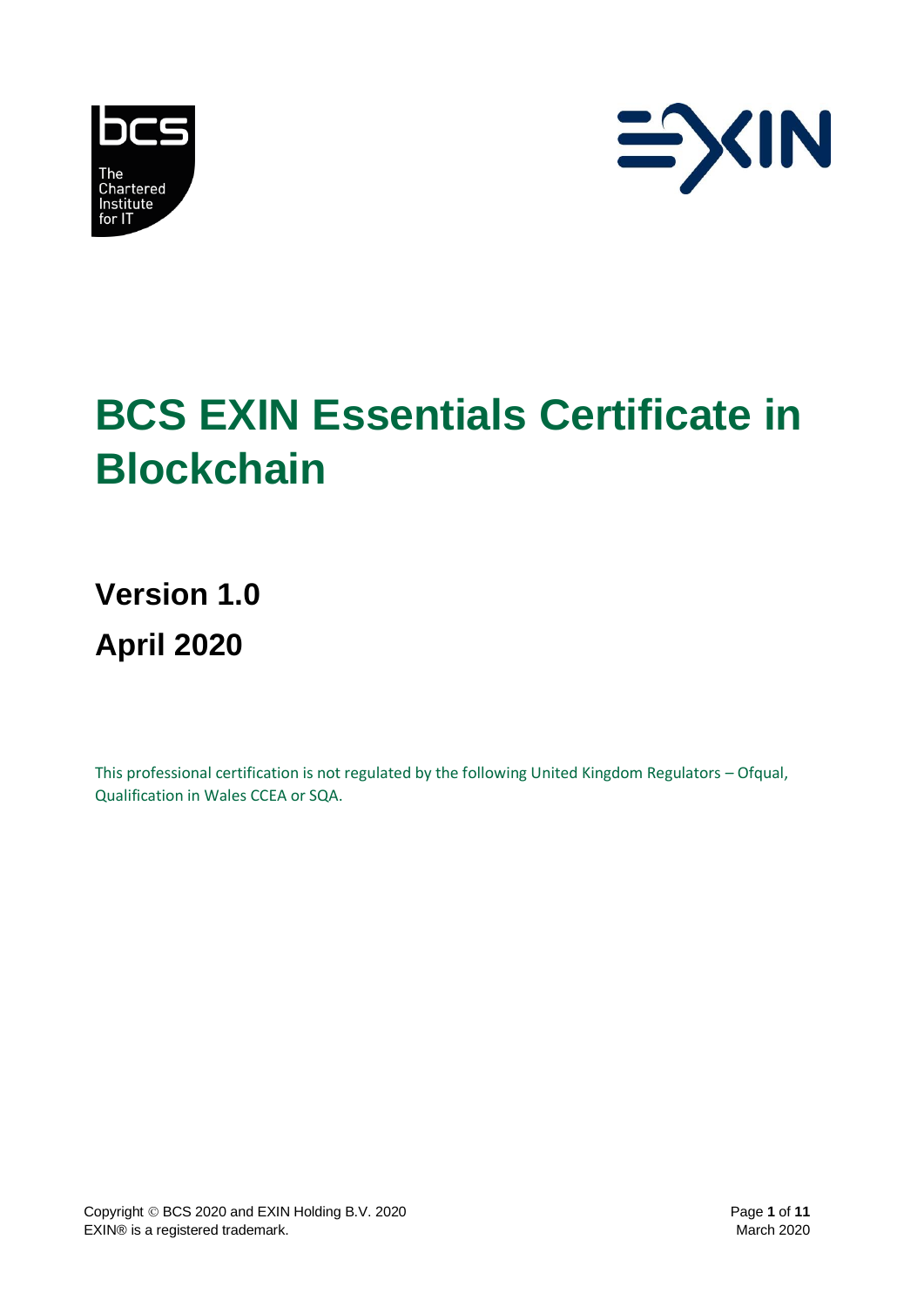# **Contents**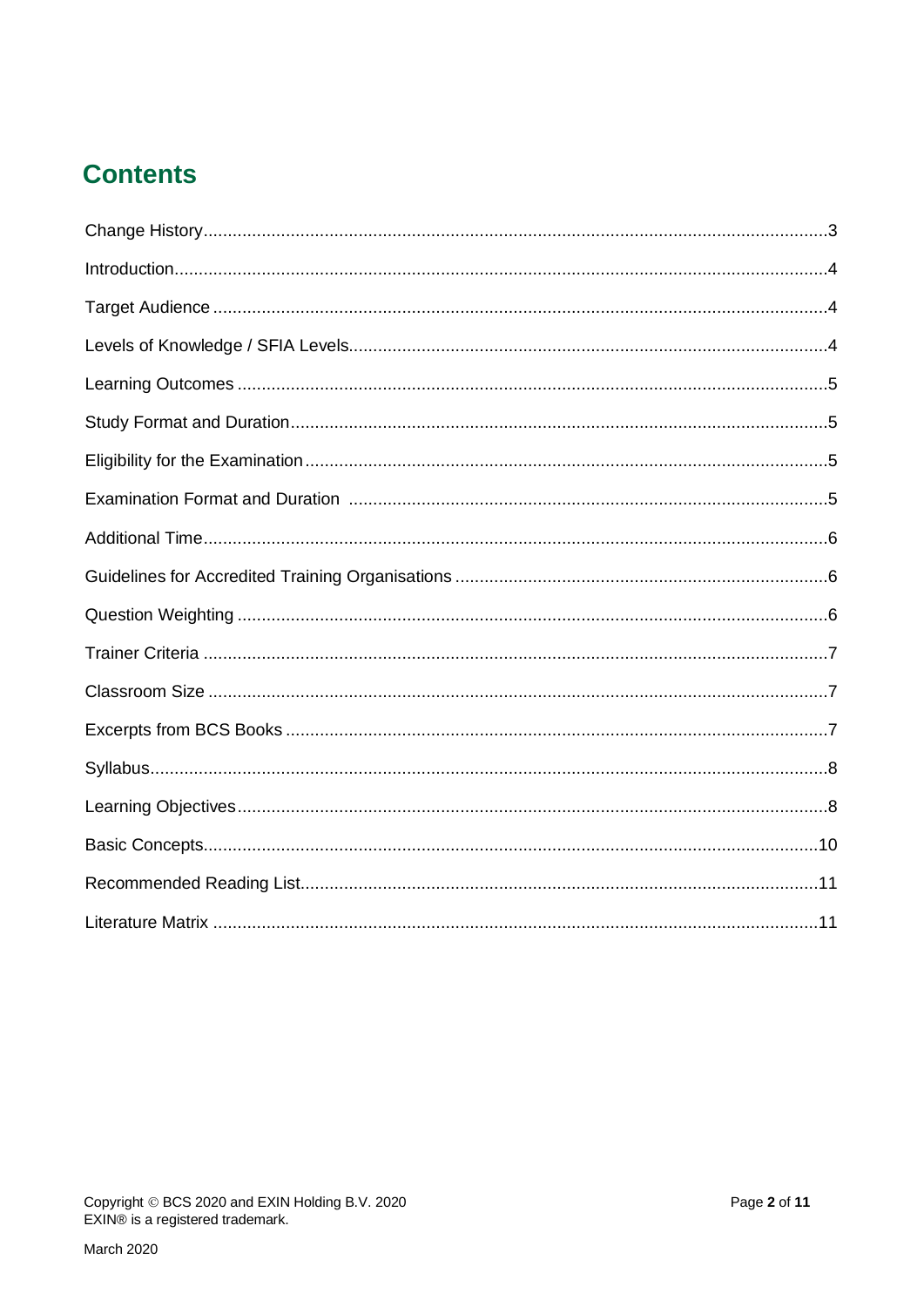# <span id="page-2-0"></span>**Change History**

This log provides a single point of reference, where a summary of any changes is recorded, to include the date of the amendment and a summary of the changes made.

| <b>Version Number</b>     | <b>Changes Made</b>             |
|---------------------------|---------------------------------|
| Version 1.0 April<br>2020 | BCS Formatted syllabus created. |
|                           |                                 |
|                           |                                 |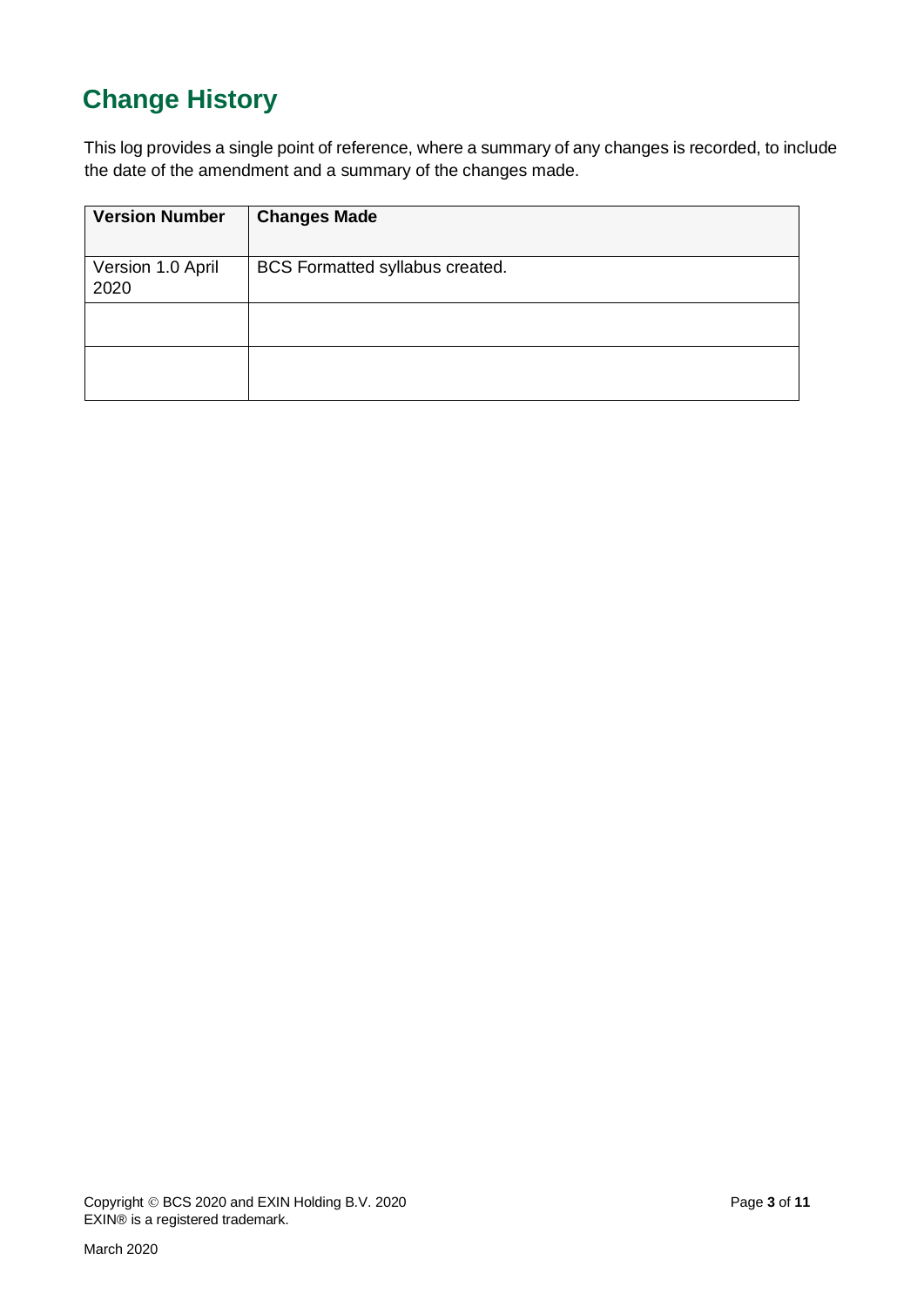#### <span id="page-3-0"></span>**Introduction**

The BCS EXIN Essentials Certificate in Blockchain validates a professional's knowledge about Blockchain as a ledger with potential as a worldwide, decentralised record for the registration, inventory, and transfer of assets: finance, property, products and intangible assets, such as votes, software, health data and ideas. The certification covers the basic concepts of Blockchain, the potential fields of application, the potential value for the organisation and the technology driving Blockchain.

BCS EXIN Essentials Certificate in Blockchain validates a professional's knowledge about:

- Blockchain Basics
- Blockchain Challenges
- Applications of a Blockchain
- Blockchain Innovations

#### <span id="page-3-1"></span>**Target Audience**

BCS EXIN Essentials Certificate in Blockchain is tailored to professionals involved in business operations in any domain, who are interested in Blockchain as a cryptographic and smart contract solution.

#### <span id="page-3-2"></span>**Levels of Knowledge / SFIA Levels**

This syllabus will provide candidates with the levels of difficulty / knowledge highlighted within the following table, enabling them to develop the skills to operate at the levels of responsibility indicated. The levels of knowledge and SFIA levels are further explained on the website [www.bcs.org/levels.](http://www.bcs.org/levels)

| Level          | <b>Levels of Knowledge</b> | <b>Levels of Skill and Responsibility (SFIA)</b> |
|----------------|----------------------------|--------------------------------------------------|
| <b>K7</b>      |                            | Set strategy, inspire and mobilise               |
| K <sub>6</sub> | Evaluate                   | Initiate and influence                           |
| K <sub>5</sub> | Synthesise                 | Ensure and advise                                |
| <b>K4</b>      | Analyse                    | Enable                                           |
| K <sub>3</sub> | Apply                      | Apply                                            |
| K <sub>2</sub> | <b>Understand</b>          | <b>Assist</b>                                    |
| <b>K1</b>      | Remember                   | <b>Follow</b>                                    |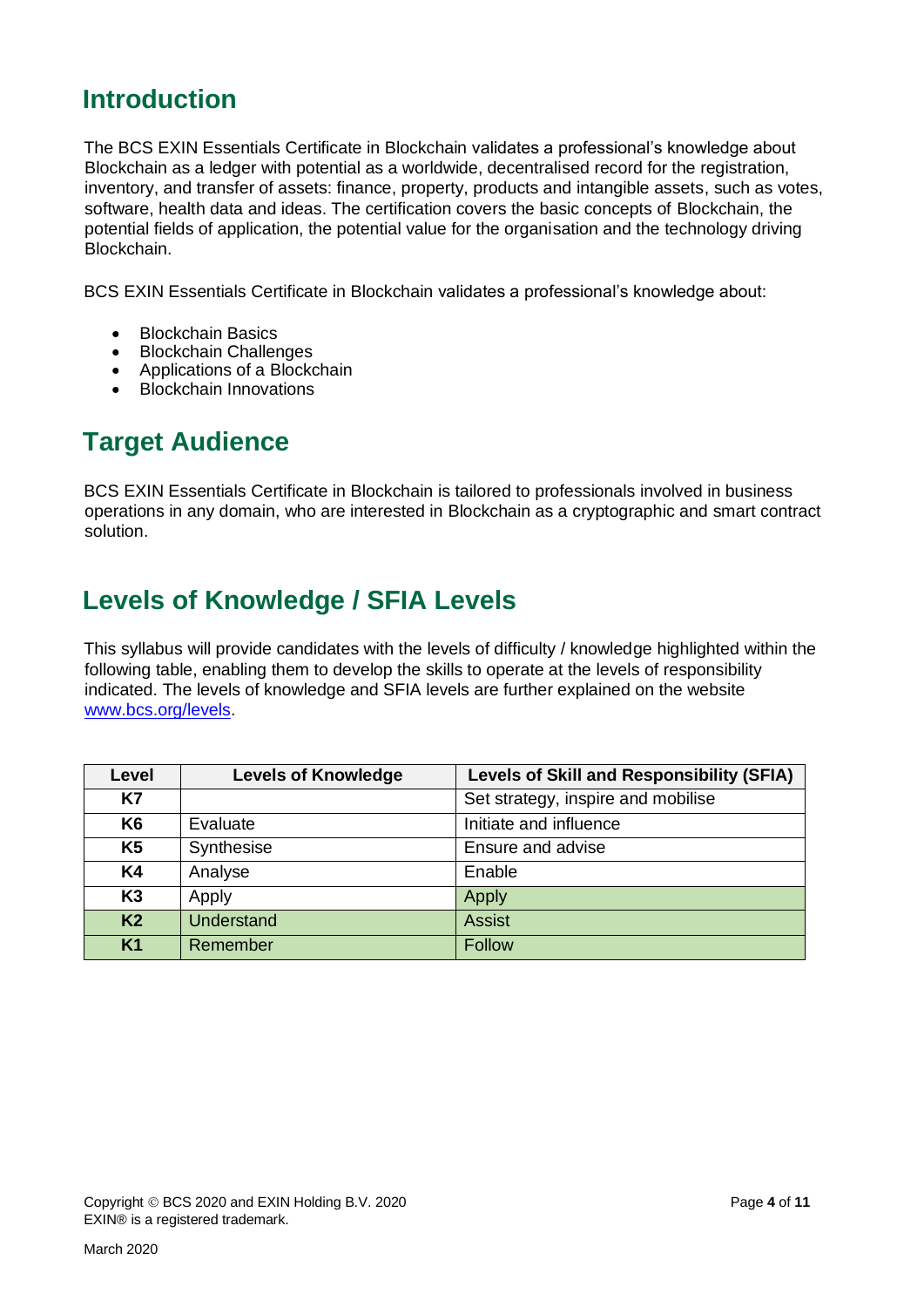### <span id="page-4-0"></span>**Learning Outcomes**

Candidate will be able to demonstrate knowledge and understanding of the basic concepts of Blockchain in the following areas:

- 1. Blockchain Basics
- 2. Blockchain Challenges
- 3. Applications of a Blockchain
- 4. Blockchain Innovations

### <span id="page-4-1"></span>**Study Format and Duration**

BCS recommends that for full coverage of the syllabus to be achieved, training courses leading to the certificate should normally run for a minimum 7 hours. This number includes group assignments, exam preparation, and short breaks. Not included are homework, logistics for exam preparation and lunch breaks.

**Candidates should spend about 30 hours on self-study, depending on existing knowledge.**

### <span id="page-4-2"></span>**Eligibility for the Examination**

There are no specific pre-requisites for entry to the examination although accredited training is strongly recommended.

#### **Examination Format and Duration**

| <b>Type</b> | 20 Multiple Choice questions                             |
|-------------|----------------------------------------------------------|
| Duration    | 30 minutes                                               |
| Supervised  | Yes                                                      |
| Open Book   | No (no materials can be taken into the examination room) |
| Passmark    | 13/20 (65%)                                              |
| Delivery    | Digital or paper based.                                  |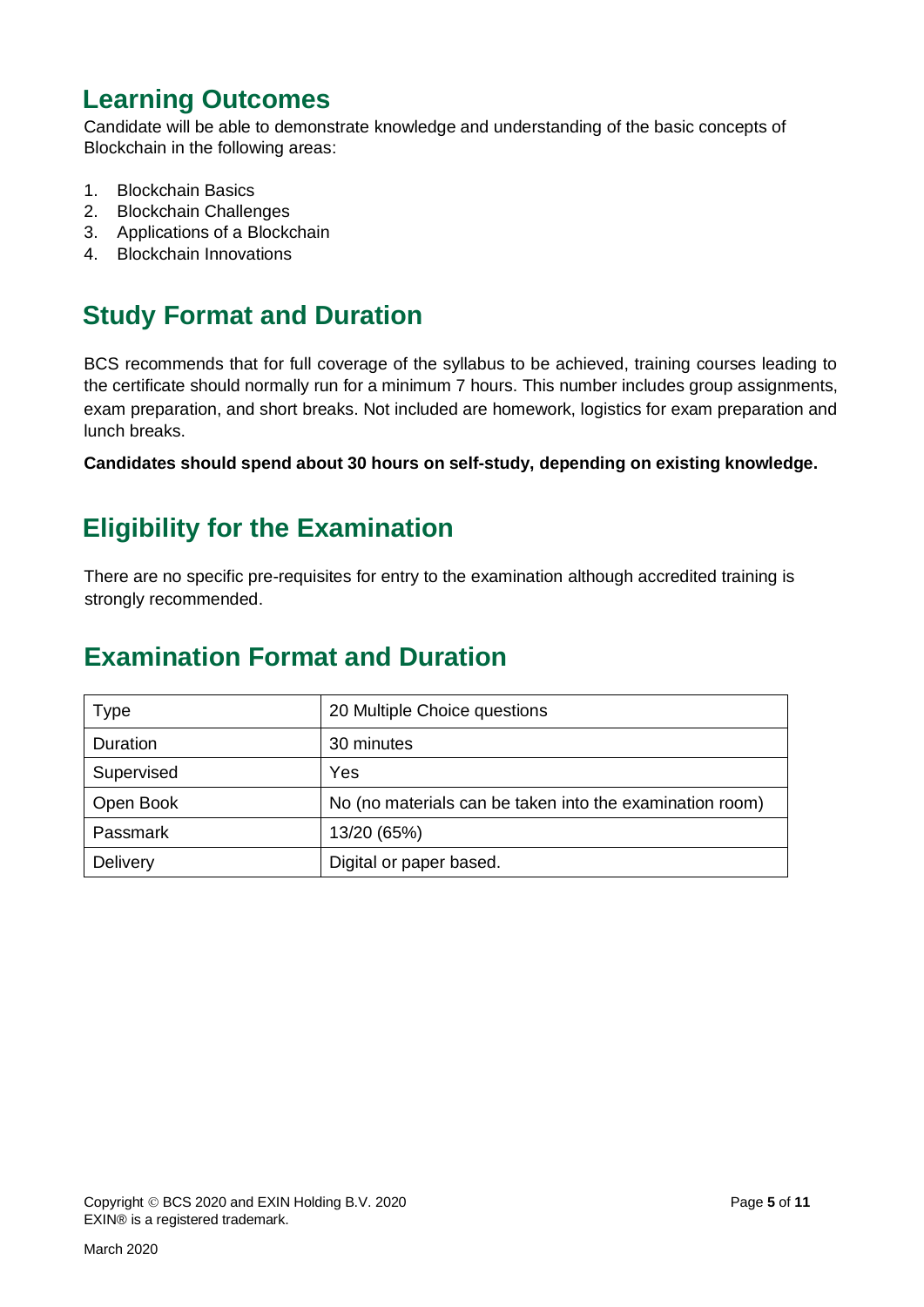### <span id="page-5-0"></span>**Additional Time**

#### **For Candidates Requiring Reasonable Adjustments Due to a Disability.**

Please refer to the [reasonable adjustments policy](https://certifications.bcs.org/upload/pdf/reasonable-adjustments-policy_1.pdf) for detailed information on how and when to apply.

#### **For Candidates Whose Language is Not the Language of the Examination**

If the examination is taken in a language that is not the candidate's native/official language, then they are entitled to:

- 25% extra time.
- Use their own paper language dictionary (whose purpose is translation between the examination language and another national language) during the examination. Electronic versions of dictionaries will not be allowed into the examination room.

#### **Guidelines for Accredited Training Organisations**

Each major subject heading in this syllabus is assigned a percentage weighting. The purpose of this is:

1) Guidance on the proportion of content allocated to each topic area of an accredited course. 2) Guidance on the proportion of questions in the exam.

Courses do not have to follow the same order as the syllabus and additional exercises may be included, if they add value to the training course.

#### **Question Weighting**

| <b>Learning Objectives</b>      |                                                 |       | Weight |
|---------------------------------|-------------------------------------------------|-------|--------|
| 1. Blockchain Basics            |                                                 |       | 30%    |
|                                 | 1.1 Blockchain Technology                       |       | 20%    |
|                                 | 1.2 Additional Blockchain Elements              |       | 10%    |
| 2. Blockchain Challenges        |                                                 |       | 20%    |
|                                 | 2.1 Challenges for a Blockchain                 |       | 15%    |
|                                 | 2.2 Blockchain Risk Mitigation                  |       | 5%     |
| 3. Applications of a Blockchain |                                                 |       | 35%    |
|                                 | 3.1 Blockchain Use Case                         |       | 5%     |
|                                 | 3.2 Blockchain Technology Supporting Businesses |       | 5%     |
|                                 | 3.3 Blockchain Technology Supporting People     |       | 10%    |
|                                 | 3.4 Expanding Blockchain Applications           |       | 10%    |
|                                 | 3.5 Blockchain and the World Economy            |       | 5%     |
| 4. Blockchain Innovations       |                                                 |       | 15%    |
|                                 | 4.1 Innovations in Blockchain Technology        |       | 15%    |
|                                 |                                                 | Total | 100%   |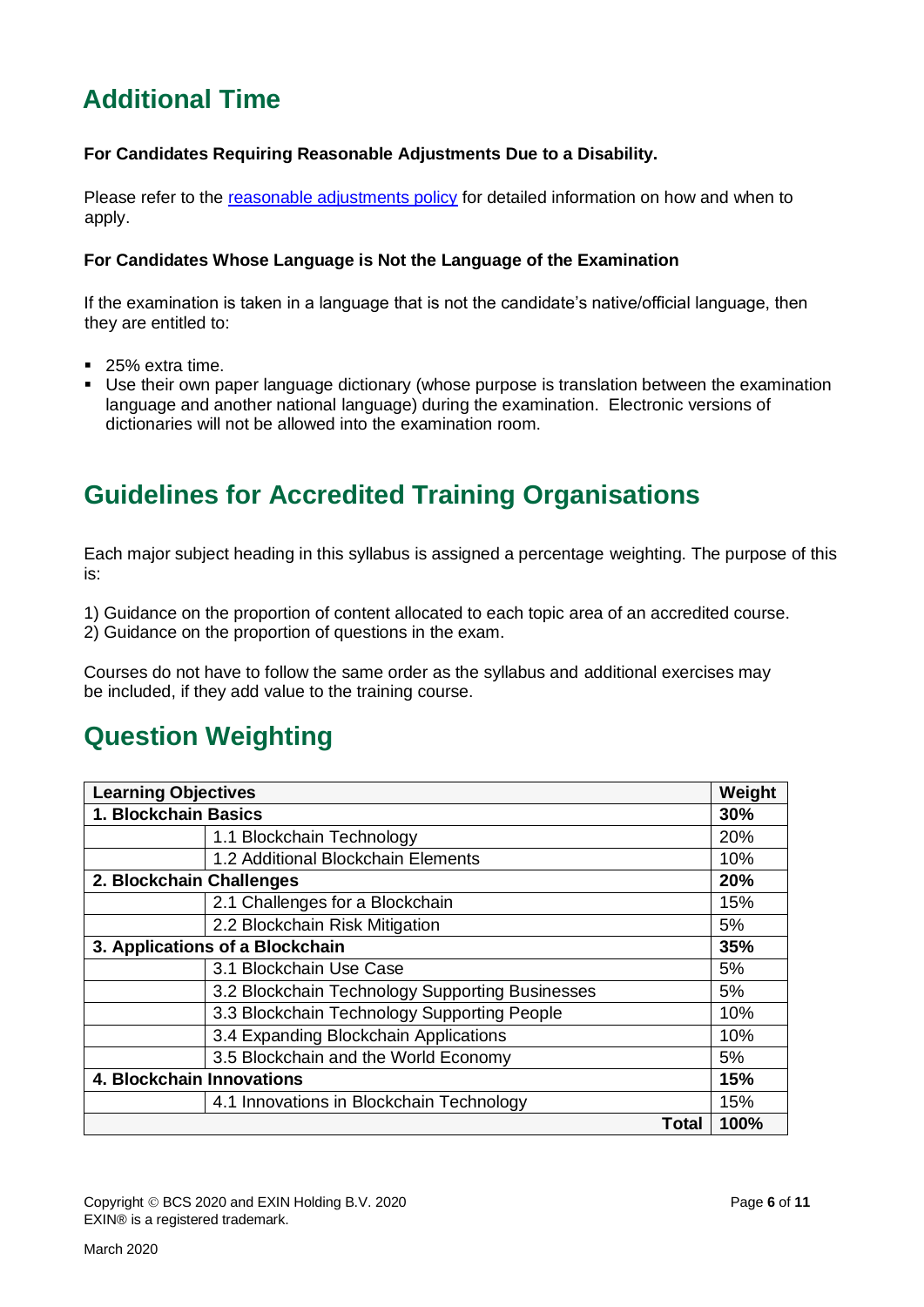### <span id="page-6-0"></span>**Trainer Criteria**

| Criteria | • Hold the BCS EXIN Essentials Certificate in Blockchain |                                                                                |
|----------|----------------------------------------------------------|--------------------------------------------------------------------------------|
|          |                                                          | • Have a minimum of 2 years' training experience or 1 year with a recognised   |
|          |                                                          | qualification                                                                  |
|          |                                                          | • Have a minimum of 3 years' practical experience in the relevant subject area |
|          |                                                          |                                                                                |

#### <span id="page-6-1"></span>**Classroom Size**

### <span id="page-6-2"></span>**Excerpts from BCS Books**

Accredited Training Organisations may include excerpts from BCS books in the course materials. If you wish to use excerpts from the books you will need a license from BCS to do this. If you are interested in taking out a licence to use BCS published material, you should contact the Head of Publishing at BCS outlining the material you wish to copy and the use to which it will be put.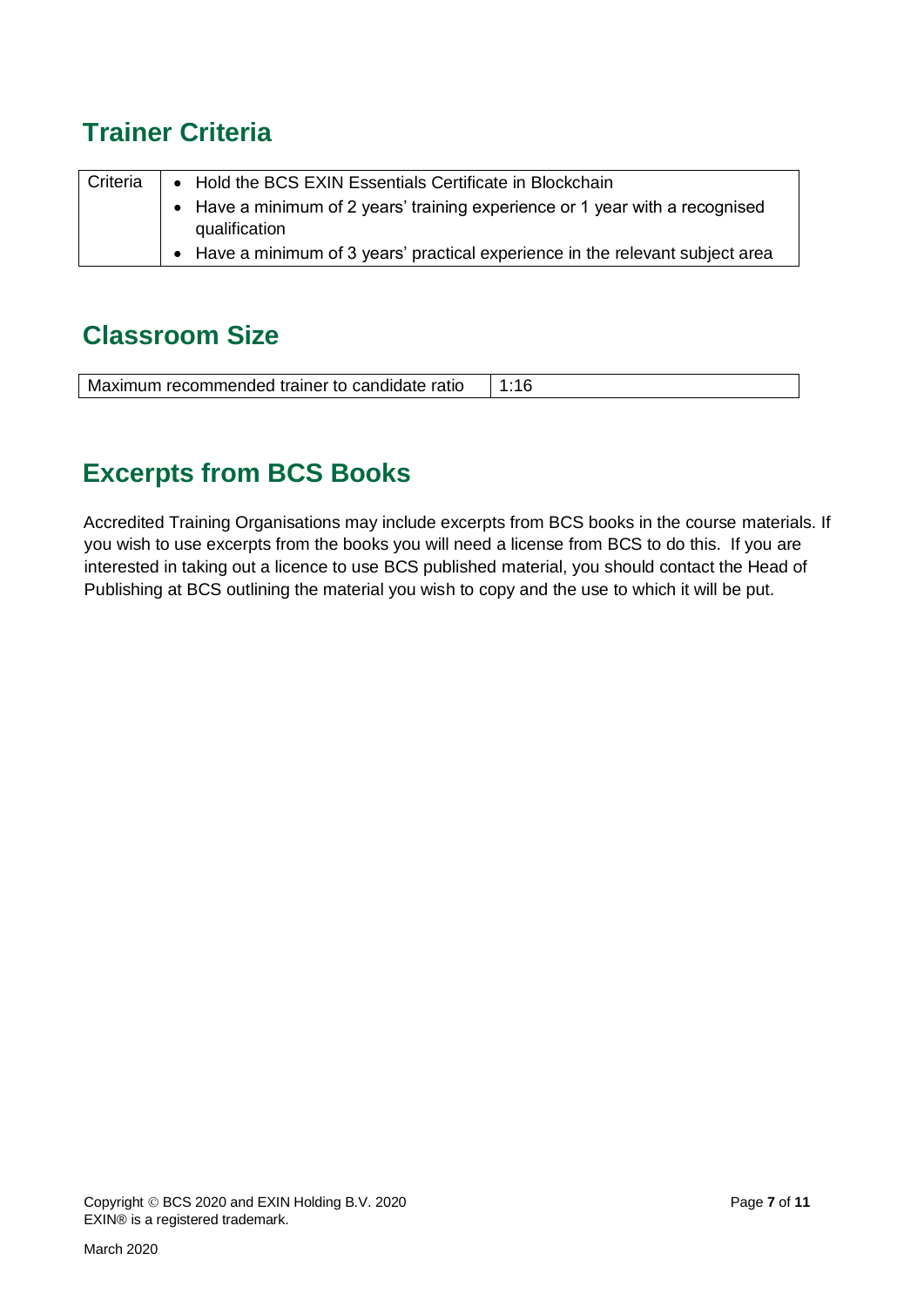# <span id="page-7-0"></span>**Syllabus**

# <span id="page-7-1"></span>**Learning Objectives**

#### **1. Blockchain Basics (30%)**

- 1.1 Blockchain Technology
	- Candidate will be able to:
	- 1.1.1 Explain how a Blockchain works.
	- 1.1.2 Explain what a node is.
	- 1.1.3 Explain what tokens are.
	- 1.1.4 Differentiate between public, private and hybrid Blockchains.
- 1.2 Additional Blockchain Elements Candidate will be able to:
	- 1.2.1 Explain the purpose ledgers have in a Blockchain.
	- 1.2.2 Explain the role mining has in a Blockchain.

#### **2. Blockchain Challenges (20%)**

- 2.1 Challenges for a Blockchain
	- Candidate will be able to:
	- 2.1.1 Identify Blockchain vulnerabilities.
	- 2.1.2 Identify the risks community fractures and feuds pose to a Blockchain.
	- 2.1.3 Identify the risks fraud and scams pose to a Blockchain.
- 2.2 Blockchain Risk Mitigation
	- Candidate will be able to:
	- 2.2.1 Explain the role of the public witness in a Blockchain.

#### **3. Applications of a Blockchain (35%)**

- 3.1 Blockchain Use Case Candidate will be able to:
	- 3.1.1 Explain in which scenarios a Blockchain is useful.
- 3.2 Blockchain Technology Supporting Businesses
	- Candidate will be able to:
	- 3.2.1 Explain how cryptocurrencies are used.
- 3.3 Blockchain Technology Supporting People Candidate will be able to:
	- 3.3.1 Explain the use of smart contracts.
	- 3.3.2 Explain the use of Decentralised Applications (DApps).
	- 3.3.3 Explain the role of Decentralised Autonomous Organisations (DAO) and Sophisticated smart contracts.
- 3.4 Expanding Blockchain Applications
	- Candidate will be able to:
	- 3.4.1 Describe possible applications for a Blockchain with regard to identity.
	- 3.4.2 Identify the possibilities of combining a Blockchain with Internet of Things (IoT) or Artificial Intelligence (AI).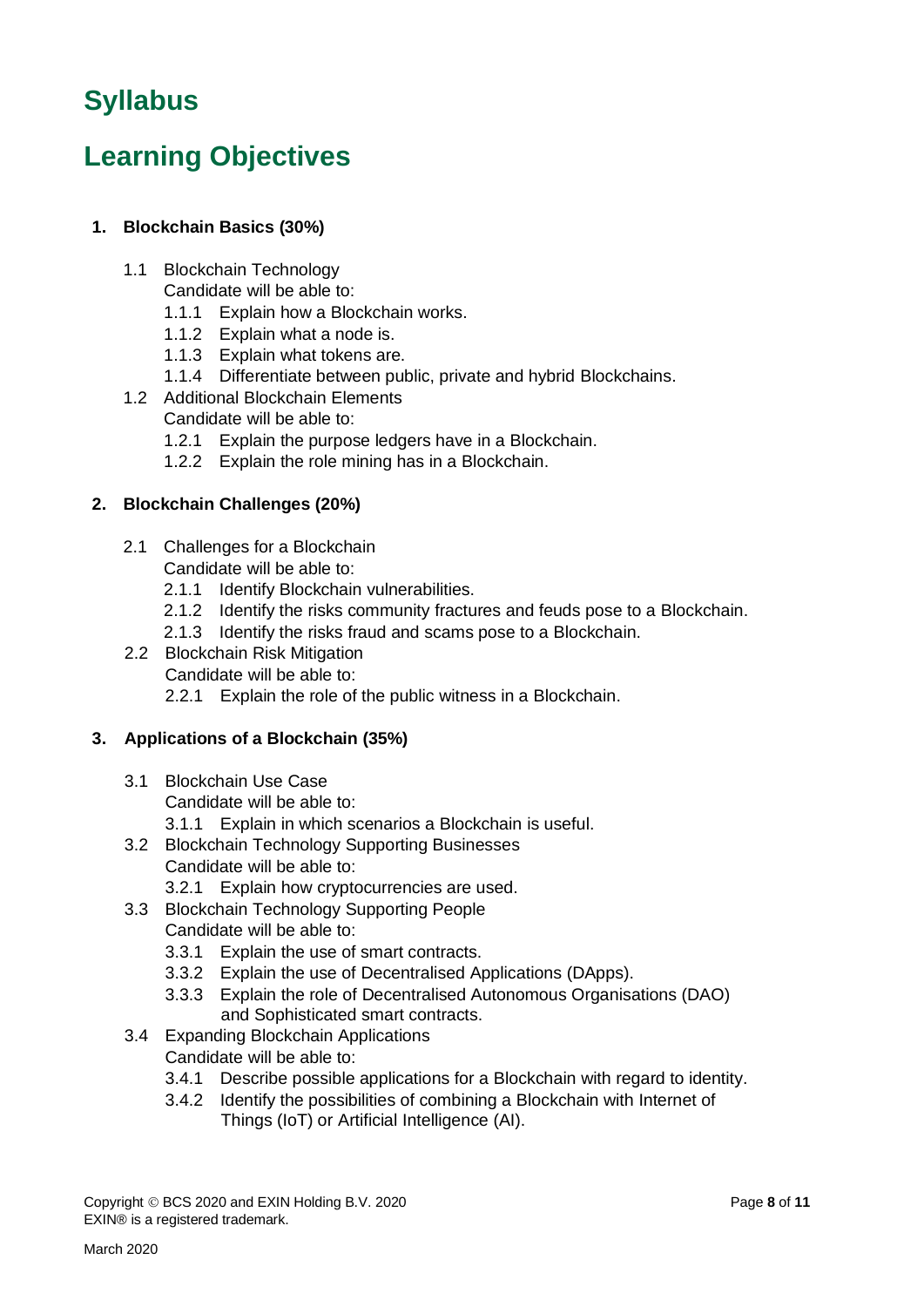- 3.4.3 Identify the use of decentralised marketplaces and exchanges facilitated by Blockchain technology.
- 3.5 Blockchain and the World Economy
	- Candidate will be able to:
	- 3.5.1 Describe the role a Blockchain can play in the supply chain.
	- 3.5.2 Describe the role a Blockchain can play in cross-border money transfers.

#### **4. Blockchain Innovations (15%)**

- 4.1 Innovations in Blockchain Technology Candidate will be able to:
	- 4.1.1 Explain what digital fiat currency and disruption in banking and currency are.
	- 4.1.2 Explain how Blockchain technology can change insurance.
	- 4.1.3 Explain the use of Blockchain technology for the protection of intellectual property rights (IP) and providence.
	- 4.1.4 Explain how Blockchain technology may change governments.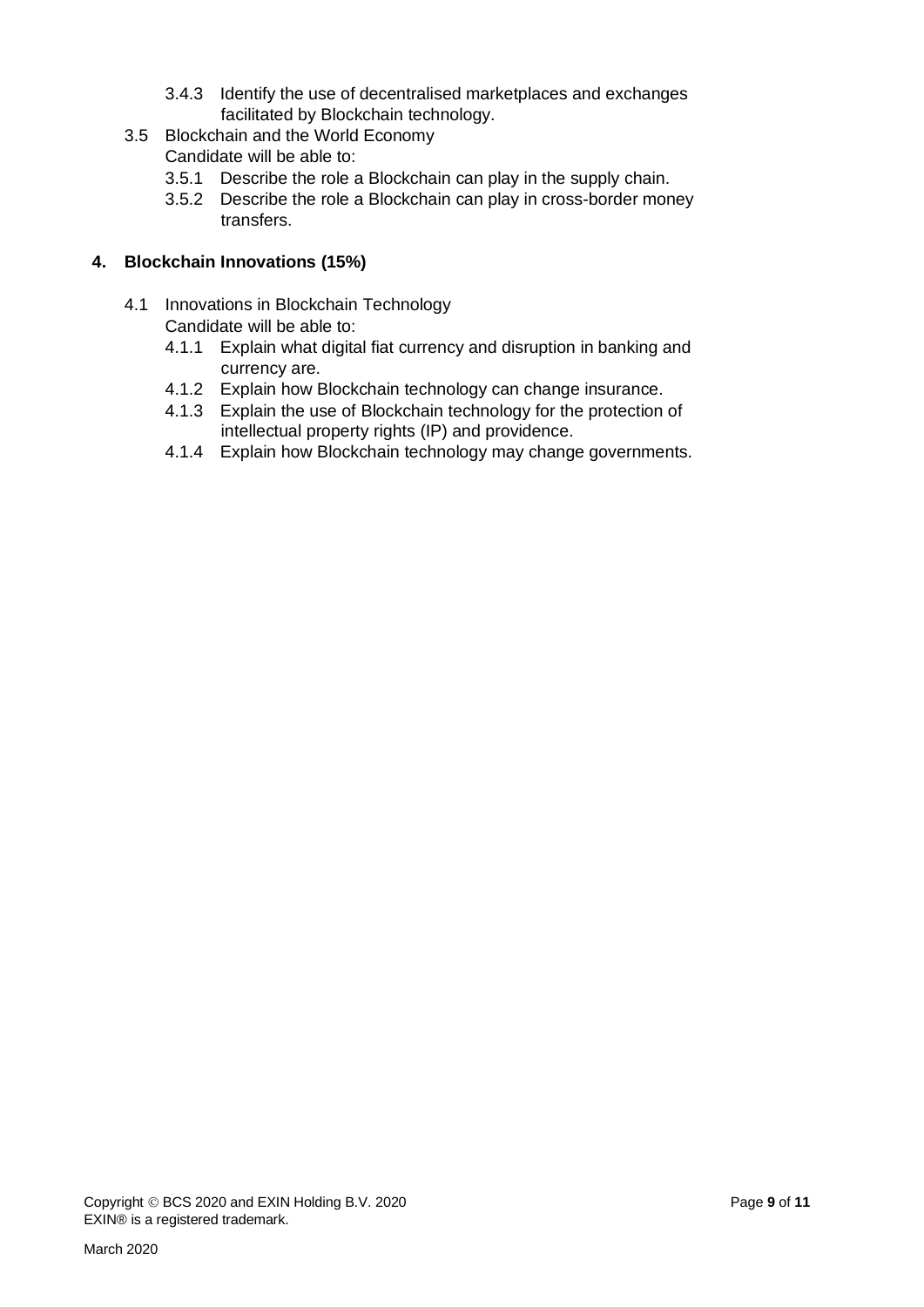#### <span id="page-9-0"></span>**Basic Concepts**

Please note that knowledge of these terms alone does not suffice for the exam; the candidate must understand the concepts and be able to provide examples.

| Artificial Intelligence (AI)          | Ledger                                     |  |
|---------------------------------------|--------------------------------------------|--|
| Strong AI / General AI                | Mining                                     |  |
| • Weak AI / Narrow AI                 | <b>Near-Field Communication (NFC)</b>      |  |
| <b>Block Header</b>                   | <b>Node</b>                                |  |
| <b>Blockchain</b>                     | <b>Full Node</b><br>$\bullet$              |  |
| • Hybrid Blockchain                   | Lightweight Node / Client<br>$\bullet$     |  |
| Private Blockchain<br>$\bullet$       | Nonce                                      |  |
| • Public Blockchain                   | Opcode                                     |  |
| Connected Device                      | Peer-to-Peer Network (P2P)                 |  |
| Cryptocurrency                        | <b>Public Witness</b>                      |  |
| Decentralised Application (DApp)      | Radio Frequency Identification (RFID)      |  |
| <b>Decentralised Autonomous</b>       | <b>Second Generation Tokens</b>            |  |
| Organisation (DAO)                    |                                            |  |
| <b>Decentralised Exchange</b>         | Segregated Witness (SegWit)                |  |
| Decentralised Identity                | Self-Sovereign Identity                    |  |
| Decentralised Marketplace             | <b>Smart Contract</b>                      |  |
| Digital Fiat Currency / Central Bank  | Spoofing                                   |  |
| Digital Currency (CBDC)               |                                            |  |
| Distributed Ledger Technology (DLT)   | <b>Stable Coin</b>                         |  |
| E-mail Spam                           | Supply Chain                               |  |
| <b>Externally Owned Account (EOA)</b> | Token                                      |  |
| Hacking                               | <b>Trusted Execution Environment (TEE)</b> |  |
| Intellectual Property Rights (IP)     | Virtual Machine (VM)                       |  |
| Internet of Things (IoT)              | Vulnerabilities                            |  |
| Lean Governments                      |                                            |  |